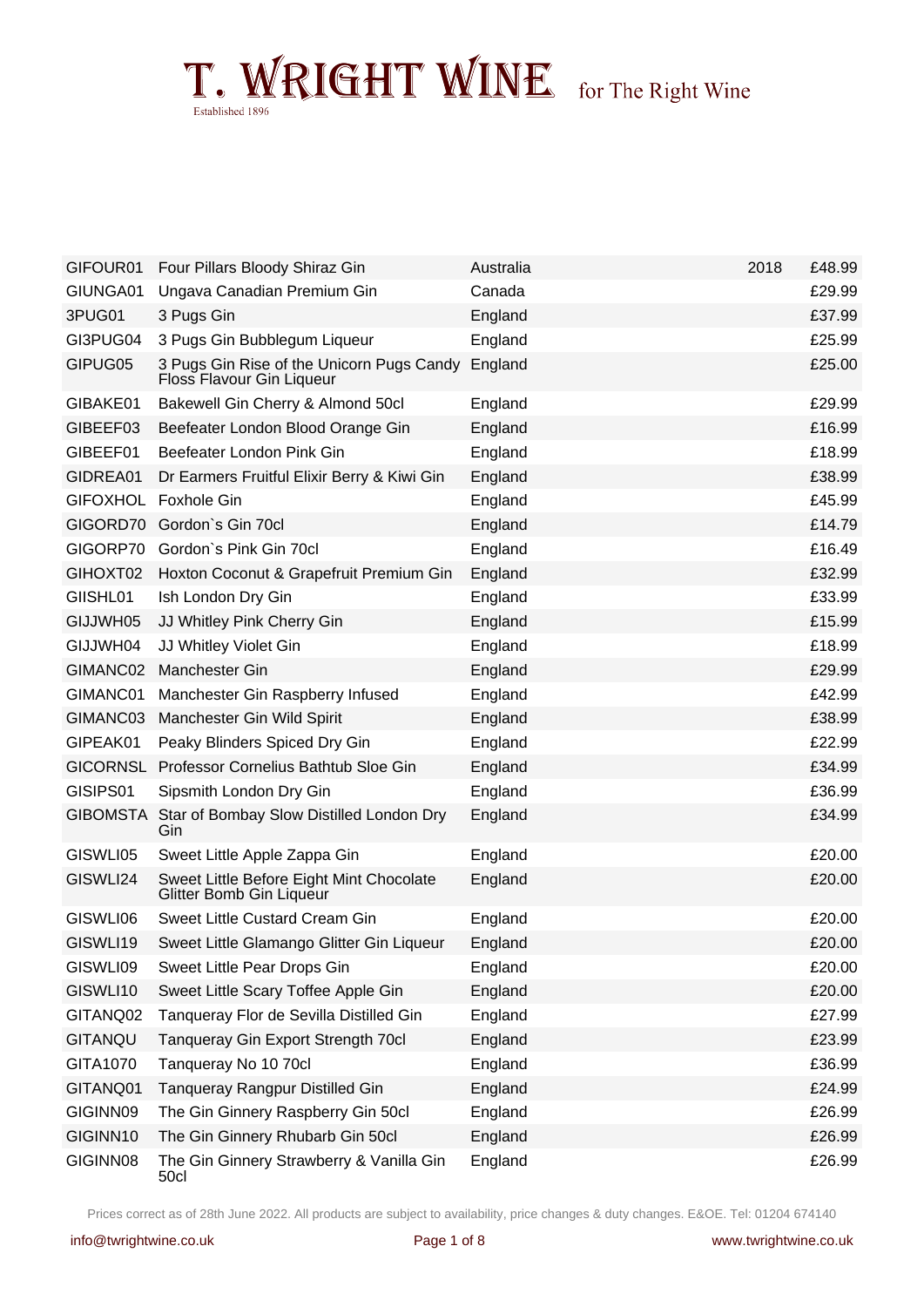Gin - Gin

| Code                 | Wine                                            | Appellation/Region Classification | VintagePrice/Btl |
|----------------------|-------------------------------------------------|-----------------------------------|------------------|
| LAKES04              | The Lakes Gin Baubles                           | England                           | £32.99           |
| GIDAKI01             | Thomas Dakin Small Batch Gin                    | England                           | £36.99           |
| GIUNIC02             | Unicorn Tears Black Gin Liqueur                 | England                           | £39.99           |
| GIUNIC01             | Unicorn Tears Gin Liqueur                       | England                           | £39.99           |
| GIVIOL01             | Violetta Parma Violet Gin With Glitter          | England                           | £27.99           |
| GIELEP01             | Elephant London Dry Gin                         | Germany                           | £37.99           |
| GIMONK47             | Monkey 47 Schwarzwald Dry Gin 50cl              | Germany                           | £47.00           |
| GIEDIN16             | Edinburgh Gin Elderflower Liqueur 20cl          | Gin                               | £11.99           |
| GIEDIN15             | Edinburgh Gin Raspberry Liqueur 20cl            | Gin                               | £11.99           |
| GIEDIN14             | Edinburgh Gin Rhubarb & Ginger 20cl<br>Liqueur  | Gin                               | £11.99           |
| GIHOOC01             | Hooch Raspberry & Lemon Gin                     | Gin                               | £16.99           |
| GIKOPP02             | Kopparberg Gin Mixed Fruit Gin                  | Gin                               | £18.00           |
| GIKOPP01             | Kopparberg Gin Strawberry & Lime Gin            | Gin                               | £18.00           |
| GIMERM01             | <b>Mermaid Small Batch Gin</b>                  | Gin                               | £43.99           |
| GIMERM02             | Mermaid Small Batch Pink Gin                    | Gin                               | £43.99           |
| GIVIOL02             | Violet Moon Parma Violet Gin 5cl Miniature      | Gin                               | £4.99            |
| GIWARN11             | Warner Edwards Rhubarb Gin 20cl                 | Gin                               | £13.99           |
| GIWARN12             | Warner Edwards Sloe Gin 20cl                    | Gin                               | £13.49           |
| GIDRUM01             | Drumshanbo Gunpowder Irish Gin                  | Ireland                           | £39.99           |
| GIAGRI01             | <b>Gin Agricolo Evra Piedmont Quality</b>       | Italy                             | £41.99           |
| GIEDEN02             | Eden Mill Golf Edition Gin                      | Scotland                          | £37.99           |
| GIEDIN10             | Edinburgh Christmas Gin Frankincense &<br>Myrrh | Scotland                          | £35.99           |
| GIEDIN <sub>13</sub> | Edinburgh Gin Pomegranate & Rose<br>Liqueur     | Scotland                          | £11.99           |
| <b>GIHENDRI</b>      | Hendricks Gin 70cl                              | Scotland                          | £35.99           |
| GILONE01             | Lone Wolf Cloudy Lemon Gin                      | Scotland                          | £29.99           |
| GIPICK01             | Pickerings Brussels Sprout Gin                  | Scotland                          | £15.99           |
| GIPICK02             | Pickerings Figgy Pudding Gin                    | Scotland                          | £15.99           |
| PICKER01             | Pickerings Hand Picked Gin Baubles 6x5cl        | Scotland                          | £25.00           |
| GISOLW01             | Solway Raspberry Ripple Gin Liqueur             | Scotland                          | £24.99           |
| GISOLW02             | Solway Spirits Rhubarb Crumble Gin              | Scotland                          | £34.99           |
| <b>GITOBERM</b>      | Tobermory Isle Of Mull Gin                      | Scotland                          | £36.99           |
| GIMOMB02             | Mombasa Club Strawberry Edition Gin             | Spain                             | £37.99           |
| GIPDI01              | Puerto De Indias Strawberry Gin                 | Spain                             | £26.99           |
| GIECCE01             | Eccentric Limbeck New Western Gin               | Wales                             | £39.99           |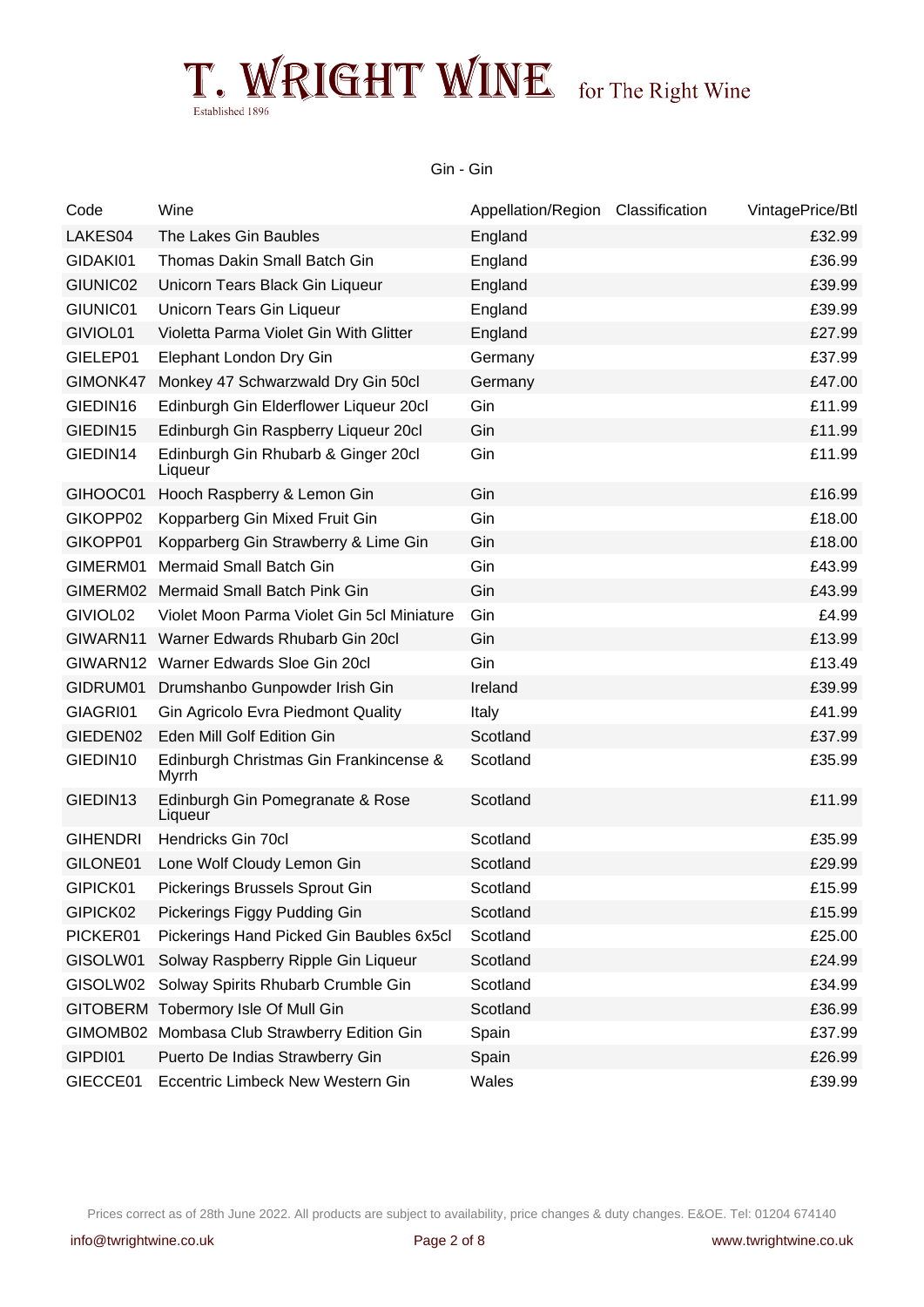### Spirits & Liqueurs Gin - Gin - Gin - Gin - Gin - Gin - Gin - Gin - Gin - Gin - Gin - Gin - Gin - Gin - Gin - Gin - Gin - Gin - Gin - Gin - Gin - Gin - Gin - Gin - Gin - Gin - Gin - Gin - Gin - Gin - Gin - Gin - Gin - Gin -

| Code            | Wine                                                                          | Appellation/Region Classification | VintagePrice/Btl |        |
|-----------------|-------------------------------------------------------------------------------|-----------------------------------|------------------|--------|
| GICOPP01        | Copper Head Gin                                                               | Belgium                           |                  | £42.99 |
| GICOPP02        | Copper Head Gin Black Batch                                                   | Belgium                           |                  | £43.99 |
| GIFILL01        | Filliers Tangerine Dry Gin 28                                                 | <b>Belgium</b>                    |                  | £42.99 |
| GIPOPP01        | Poppies Gin                                                                   | Belgium                           |                  | £29.99 |
| GIAPPL01        | Applewood Coral Gin                                                           | England                           |                  | £29.99 |
| GIBATC03        | Batch Innovations Garam Masala Gin -<br>Indian Inspired Gin                   | England                           |                  | £39.99 |
| GIBATC01        | Batch Innovations Signature Gin,<br>Handcrafted In Lancashire                 | England                           |                  | £44.99 |
| GIBLOO02        | Bloom Gin Strawberry Cup                                                      | England                           |                  | £15.99 |
| GIBLOO03        | Bloom Gin Strawberry Gin Liqueur                                              | England                           | <b>NV</b>        | £26.99 |
| GIBLOO04        | Bloom Lemon & Elderflower Gin Liqueur                                         | England                           |                  | £19.99 |
| GIBLOO01        | Bloom London Dry Gin                                                          | England                           | <b>NV</b>        | £29.99 |
| GIBSAP50        | Bombay Sapphire 50cl                                                          | England                           |                  | £18.99 |
| GIBSAP70        | <b>Bombay Sapphire 70cl</b>                                                   | England                           |                  | £23.99 |
| <b>GIBOMBSS</b> | Bombay Sapphire Sunset Gin Special<br>Edition                                 | England                           |                  | £23.99 |
| GIBOOD02        | Boodles Rhubarb & Strawberry Gin                                              | England                           |                  | £32.99 |
| GIBRAM01        | Brambles Battenberg Cake Gin Liqueur                                          | England                           |                  | £10.99 |
| <b>GIBROCKM</b> | <b>Brockmans Premium Gin</b>                                                  | England                           | <b>NV</b>        | £34.99 |
| <b>GIBROKER</b> | Brokers Premium Dry Gin 70cl                                                  | England                           | <b>NV</b>        | £27.99 |
| GIBULL01        | Bulldog London Dry Gin                                                        | England                           | <b>NV</b>        | £20.99 |
| GIBURL01        | Burleighs London Dry Gin Pink Edition                                         | England                           |                  | £49.99 |
| GICHAS01        | Chase GB Gin                                                                  | England                           |                  | £33.99 |
|                 | GICUCKOO Cuckoo Gin 70cl Brindle Distillery Holmes<br><b>Farm Lancashire</b>  | England                           |                  | £38.99 |
| GICUCS01        | Cuckoo Spiced Gin Brindle Distillery Holmes England<br><b>Farm Lancashire</b> |                                   |                  | £29.99 |
| GICUCK02        | <b>Cuckoo Sunshine Gin Brindle Distillery</b><br>Holmes Farm Lancashire       | England                           |                  | £38.99 |
| GIEDGE01        | Edgerton Original Pink Gin 70cl                                               | England                           |                  | £29.99 |
| GIFAIT01        | Faith & Sons Cold Press Coffee Gin                                            | England                           |                  | £39.99 |
| GIFLAV01        | Flavoursmiths Pink Grapefruit Gin                                             | England                           |                  | £24.99 |
| GIFLAV02        | <b>Flavoursmiths Rose Petal Gin</b>                                           | England                           |                  | £24.99 |
| GIFORE01        | <b>Forest Gin</b>                                                             | England                           |                  | £66.99 |
|                 | GIGORDOR Gordon's Mediterranean Orange Gin                                    | England                           |                  | £18.99 |
| GIGORP1L        | Gordon's Pink Gin 1 Litre                                                     | England                           |                  | £24.99 |
| GIGORP35        | Gordon's Pink Gin 35cl                                                        | England                           |                  | £10.99 |
|                 | GIGORDSL Gordon's Sicilian Lemon Gin                                          | England                           |                  | £18.99 |
|                 | GIGORDWP Gordon's White Peach Gin                                             | England                           |                  | £18.99 |
| GIHAYM03        | Haymans Old Tom Gin                                                           | England                           |                  | £31.99 |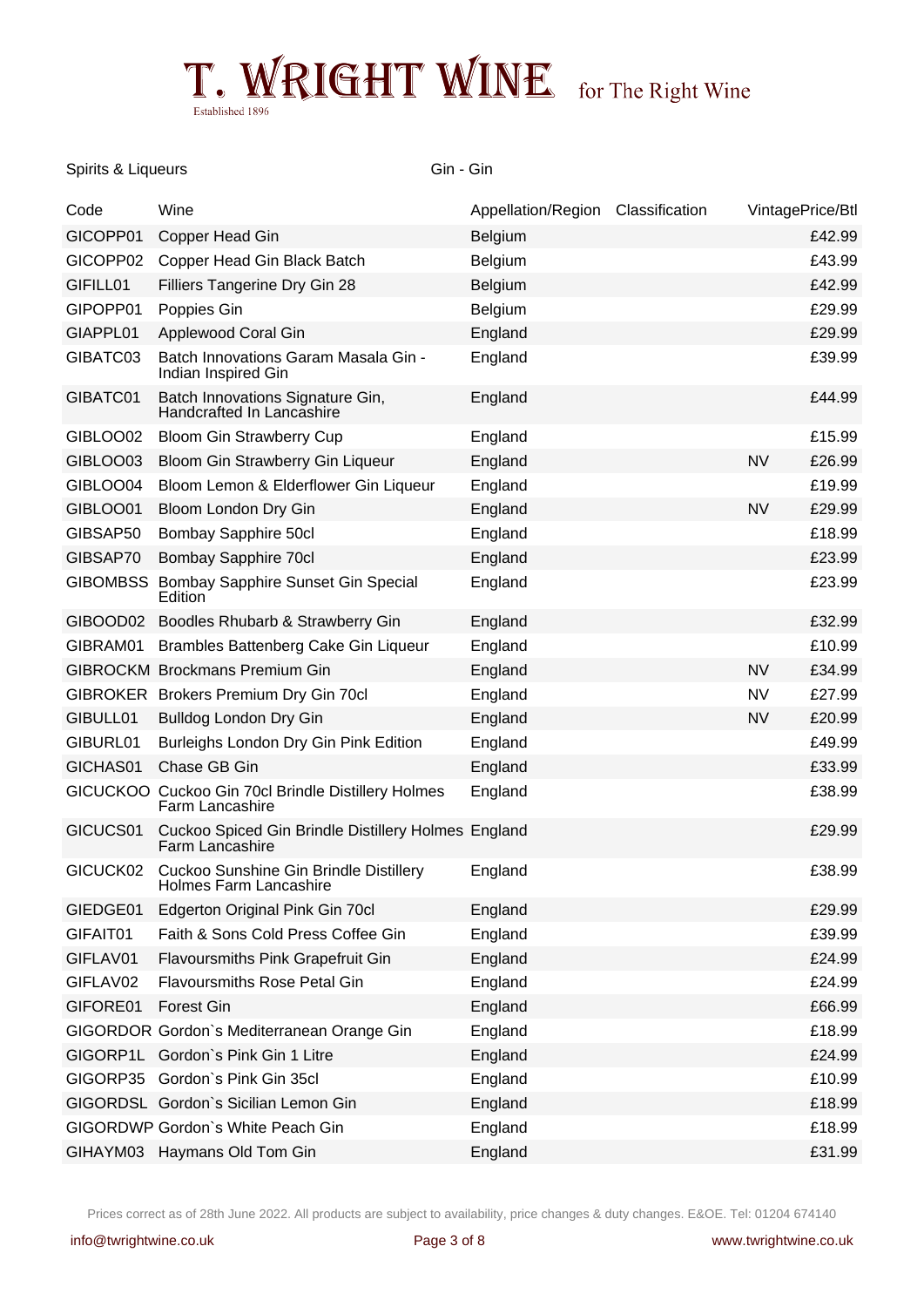#### Spirits & Liqueurs Gin - Gin - Gin - Gin - Gin - Gin - Gin - Gin - Gin - Gin - Gin - Gin - Gin - Gin - Gin - Gin - Gin - Gin - Gin - Gin - Gin - Gin - Gin - Gin - Gin - Gin - Gin - Gin - Gin - Gin - Gin - Gin - Gin - Gin -

| Code                | Wine                                                 | Appellation/Region Classification | VintagePrice/Btl |
|---------------------|------------------------------------------------------|-----------------------------------|------------------|
| GIHAYM04            | Haymans Sloe Gin                                     | England                           | £28.99           |
| GIISH <sub>01</sub> | Ish Limao Brazilian Edition                          | England                           | £35.99           |
| GIJAFF02            | Jaffa 2512 Gin Not Chocolate Orange                  | England                           | £21.99           |
| GIJAFF06            | Jaffa Cake Gin Gift Set                              | England                           | £38.99           |
| GIJJWH01            | JJ Whitley Elderflower Gin 70cl                      | England                           | £16.99           |
| GILIVE01            | Liverpool Gin - Organic Gin 70cl                     | England                           | £24.99           |
| GIMAKA01            | Makar Handrcrafted Cherry Gin                        | England                           | £25.49           |
| GIMANC06            | Manchester Gin Blackberry Infused                    | England                           | £43.99           |
| GIMANC08            | Manchester Gin Mother Of Pearl                       | England                           | £39.99           |
| GIMMIL01            | Martin Millers Gin 70cl                              | England                           | £31.99           |
| GIMASO01            | Masons Lavender Edition Yorkshire Gin                | England                           | £34.99           |
| GIMASO02            | Masons Tea Edition Dry Yorkshire Gin                 | England                           | £34.99           |
| GIMRSC02            | Mrs Cuthbert's Black Forest Gateau Gin<br>Liqueur    | England                           | £13.99           |
| GIMRSC07            | Mrs Cuthbert's Lemon Drizzle Cake Gin<br>Liqueur     | England                           | £13.99           |
| GIMRSC01            | Mrs Cuthbert's Passion Fruit Pavlova Gin<br>Liqueur  | England                           | £13.99           |
| GIMRSC05            | Mrs Cuthbert's Victoria Sponge Cake Gin<br>Liqueur   | England                           | £13.99           |
| GINONA01            | No Name Pineapple & Coconut Gin Liqueur              | England                           | £23.99           |
| GIOPHI01            | Opihr Oriental Spiced Gin                            | England                           | £24.99           |
| GIPENR01            | Penrhos Blueberry Gin Liqueur                        | England                           | £22.99           |
| GIPERS01            | Persian Blue Gin Marshmallow 50cl                    | England                           | £19.99           |
| GIPINK47            | Pink 47 London Dry Gin                               | England                           | £29.99           |
| GIPINK01            | Pinkster Agreeably British Gin                       | England                           | £38.99           |
| <b>GIPLYMOU</b>     | Plymouth Gin 70cl                                    | England                           | £27.99           |
| GIPOET07            | Poetic License Agave Nectar Creation 8               | England                           | £34.99           |
| GIPOET01            | Poetic License Northern Dry Gin                      | England                           | £34.99           |
| GIPOET02            | Poetic License Picnic Gin                            | England                           | £32.99           |
| GIPOET05            | Poetic License St Clements Gin Liqueur               | England                           | £22.99           |
| <b>GIBATHT</b>      | Professor Cornelius Bathtub Gin                      | England                           | £42.99           |
| GIRIVE03            | Riverside Spirits Apple Blossom Gin Liqueur England  |                                   | £34.99           |
| GIRIVE02            | Riverside Spirits Orange Blossom Gin<br>Liqueur      | England                           | £34.99           |
| GIRIVE01            | Riverside Spirits Salted Caramel Gin Liqueur England |                                   | £34.99           |
| GISACR04            | Sacred Christmas Pudding Gin                         | England                           | £35.00           |
| GISACR02            | Sacred Gin Pink Grapefruit                           | England                           | £42.99           |
| GISACR03            | Sacred Microdistillery Gin                           | England                           | £35.99           |
| <b>GISILENT</b>     | Silent Pool Intricately Realised Gin                 | England                           | £43.99           |
| <b>GISIPSS</b>      | Sipsmith Sloe Gin                                    | England                           | £29.99           |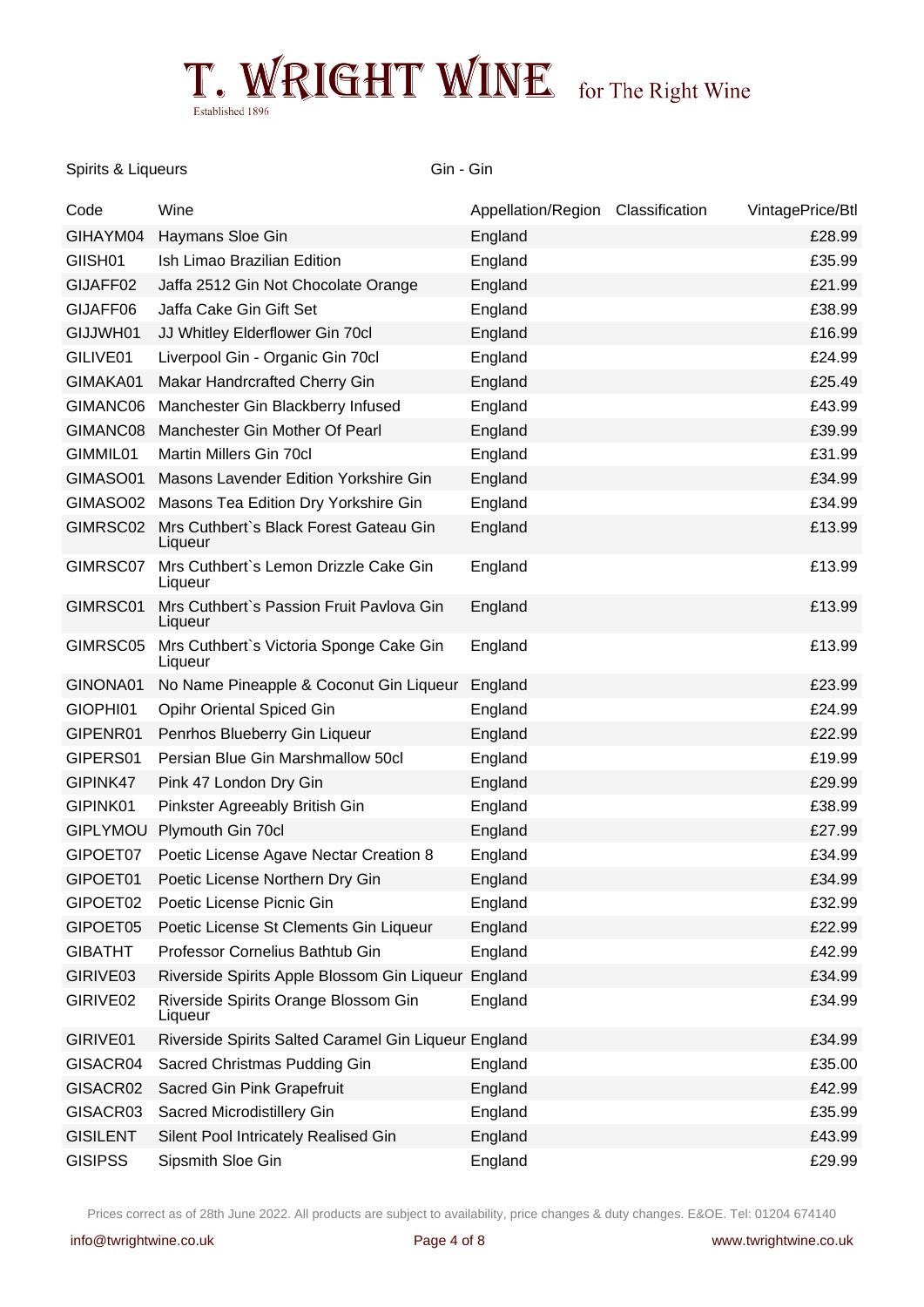### Spirits & Liqueurs Gin - Gin - Gin - Gin - Gin - Gin - Gin - Gin - Gin - Gin - Gin - Gin - Gin - Gin - Gin - Gin - Gin - Gin - Gin - Gin - Gin - Gin - Gin - Gin - Gin - Gin - Gin - Gin - Gin - Gin - Gin - Gin - Gin - Gin -

| Code                 | Wine                                                                     | Appellation/Region Classification | VintagePrice/Btl |
|----------------------|--------------------------------------------------------------------------|-----------------------------------|------------------|
| GISIRR01             | Sir Robin Of Locksley Gin                                                | England                           | £34.99           |
| GISLIN01             | Slingsby Artisan Gin                                                     | England                           | £25.99           |
| GISLIN02             | Slingsby Rhubarb Gin                                                     | England                           | £45.99           |
| GIBOUT11             | Spit Roasted Pineapple Gin- That<br>Boutique-y Gin Company               | England                           | £19.99           |
| GITARQ01             | Tarquin's Brilliant British Blackberry                                   | England                           | £41.99           |
| <b>GITARQUI</b>      | Tarquin's Dry Gin                                                        | England                           | £39.99           |
| GIBOUT04             | That Boutique-y Gin Company Single Cask<br><b>Bathtub Gin</b>            | England                           | £34.99           |
| GIBOUT05             | That Boutique-y Gin Company Strawberry & England<br><b>Balsamico Gin</b> |                                   | £27.99           |
| GIBRAE01             | The Braemble Gin Liqueur, Classic<br>Blackberry                          | England                           | £17.99           |
| GIEDGE09             | The Edge Apple & Kiwi Gin Liqueur                                        | England                           | £17.99           |
| GIEDGE06             | The Edge Sweet Violet Gin Liqueur                                        | England                           | £17.99           |
| GILAKE03             | The Lakes Damson Gin Liqueur                                             | England                           | £32.99           |
| GILAKE01             | The Lakes Distillery The One Gin                                         | England                           | £36.99           |
| GILAKE04             | The Lakes Gin                                                            | England                           | £36.99           |
| GILICK01             | The Lickerish Tooth - Ginger Ninja Gingery<br>Gin                        | England                           | £36.99           |
| GIWARN01             | Warner's Rhubarb Gin                                                     | England                           | £36.99           |
| GIWHIT22             | Whitley Neill Blackberry Gin Miniature                                   | England                           | £3.29            |
| GIWHIT06             | Whitley Neill Blood Orange Gin                                           | England                           | £25.00           |
| GIWHIT17             | Whitley Neill Gooseberry Gin                                             | England                           | £25.00           |
| GIWHIT09             | Whitley Neill Parma Violet Gin                                           | England                           | £25.00           |
| GIWHIT18             | Whitley Neill Pink Grapefruit Gin                                        | England                           | £25.00           |
| GIWHIT23             | Whitley Neill Pink Grapefruit Gin Miniature                              | England                           | £3.29            |
| GIWHIT05             | <b>Whitley Neill Quince Gin</b>                                          | England                           | £25.00           |
| GIWHIT <sub>13</sub> | Whitley Neill Quince Gin Miniature                                       | England                           | £3.69            |
| GIWHIT16             | Whitley Neill Raspberry Gin                                              | England                           | £25.00           |
| GIWHIT14             | Whitley Neill Raspberry Gin Miniature                                    | England                           | £3.49            |
| GIWHIT20             | Whitley Neill Rhubarb & Ginger 1.75ltr                                   | England                           | £59.99           |
| GIWHIT07             | Whitley Neill Rhubarb & Ginger Gin 5cl<br>Miniature                      | England                           | £3.49            |
| GIWHIT03             | Whitley Neill Rhubarb & Ginger Gin 70cl                                  | England                           | £25.00           |
| GIWHIT24             | Whitley Neill Strawberry & Black Pepper Gin England                      |                                   | £25.00           |
| GIWHIT25             | Whitley Neill Watermelon & Kiwi Gin                                      | England                           | £25.00           |
| GIZYMU14             | Zymurgorium Cherry On Top Bakewell Gin<br>Based Liqueur                  | England                           | £17.99           |
| GIZYMU15             | Zymurgorium Choc-a-Bloc Gin 50cl                                         | England                           | £29.99           |
| GIZYMU06             | Zymurgorium Extra Gooseberry Gin Liqueur                                 | England                           | £11.99           |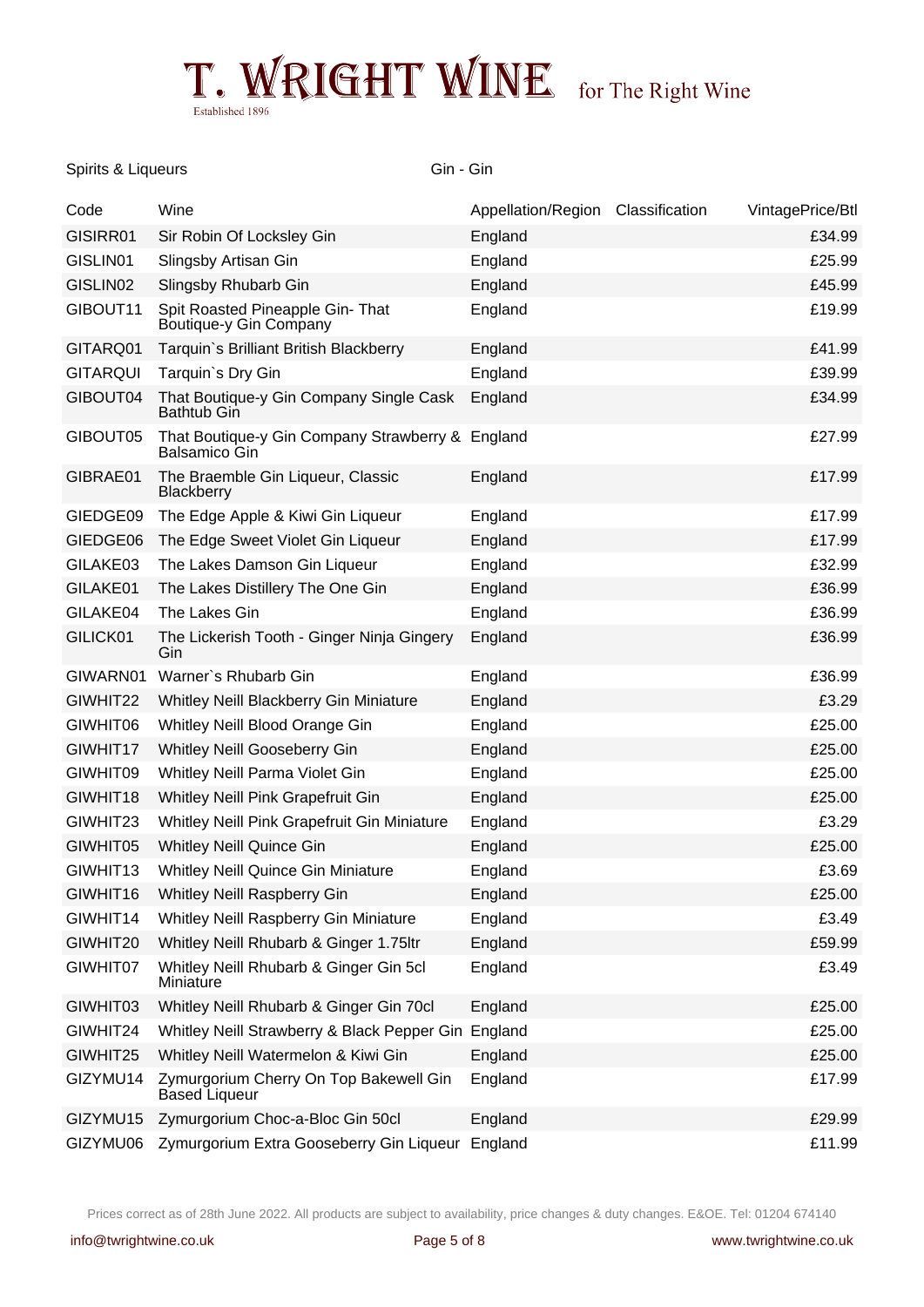

### Spirits & Liqueurs Gin - Gin - Gin - Gin - Gin - Gin - Gin - Gin - Gin - Gin - Gin - Gin - Gin - Gin - Gin - Gin - Gin - Gin - Gin - Gin - Gin - Gin - Gin - Gin - Gin - Gin - Gin - Gin - Gin - Gin - Gin - Gin - Gin - Gin -

| Code            | Wine                                                                                 | Appellation/Region Classification | VintagePrice/Btl |        |
|-----------------|--------------------------------------------------------------------------------------|-----------------------------------|------------------|--------|
| GIZYMU12        | Zymurgorium Marmalade of Manchester<br>20 <sub>cl</sub>                              | England                           | <b>NV</b>        | £16.99 |
| GIZYMU05        | Zymurgorium Marmalade of Manchester<br>50cl                                          | England                           |                  | £19.99 |
| GIZYMU10        | Zymurgorium Pink Grapefruit Gin Liqueur                                              | England                           |                  | £11.99 |
| GIZYMU08        | Zymurgorium Strawberry & A Trio Of Mint<br>Gin Liqueur                               | England                           |                  | £17.99 |
| GIZYMU03        | Zymurgorium Sweet Violet Manchester Gin<br>Líqueur (Parma Violet)                    | England                           |                  | £15.00 |
| GIZYMU01        | Zymurgorium The Manchester Gin 50cl                                                  | England                           |                  | £19.99 |
| GIZYMU02        | Zymurgorium Turkish Delight Manchester<br><b>Gin Liqueur</b>                         | England                           |                  | £17.99 |
| GIFAIR01        | Fair Juniper Gin                                                                     | France                            |                  | £31.99 |
| GIGABO01        | <b>Gabriel Boudier Saffron Gin</b>                                                   | France                            |                  | £38.99 |
| <b>GITEDEMI</b> | Terres de Mistral Gin 70cl Distilled with<br><b>Provencal Botanicals</b>             | France                            |                  | £21.99 |
| GIZING01        | Zing 72 Botanical Gin                                                                | France                            |                  | £42.99 |
| GIDACT01        | Dactari I Dream Of Gini Gin                                                          | Germany                           |                  | £34.99 |
| GIABER01        | Aber Falls Orange Marmalade Gin                                                      | Gin                               |                  | £22.99 |
| GIAKOR01        | Akori Gin Cherry Blossom                                                             | Gin                               |                  | £39.99 |
| GIBELG01        | Belgravia Pink Gin                                                                   | Gin                               |                  | £11.99 |
| <b>GIBLACTO</b> | <b>Black Tomato Gin 50cl</b>                                                         | Gin                               |                  | £42.99 |
| GICUCK01        | Cuckoo Gin 20cl Brindle Distillery Holmes<br>Farm Lancashire                         | Gin                               | <b>NV</b>        | £14.99 |
| GICUCK04        | Cuckoo Gin Triple Pack of 20cl`s Brindle<br><b>Distillery Holmes Farm Lancashire</b> | Gin                               | <b>NV</b>        | £39.99 |
| GICUCK05        | Cuckoo Signature Gin Miniature                                                       | Gin                               |                  | £4.99  |
| GICUCK09        | Cuckoo Sloedown Gin Limited Edition                                                  | Gin                               |                  | £38.99 |
| GICUCK07        | Cuckoo Solace Gin                                                                    | Gin                               |                  | £38.99 |
| GICUCK03        | Cuckoo Sunshine Gin 20cl Brindle Distillery<br><b>Holmes Farm Lancashire</b>         | Gin                               | <b>NV</b>        | £14.99 |
| GICUCK06        | <b>Cuckoo Sunshine Gin Miniature</b>                                                 | Gin                               |                  | £4.99  |
| GICUKO09        | Cuckoo Sunshine Negroni                                                              | Gin                               |                  | £32.99 |
| GICUCK11        | Cuckoo Supernova Gin Miniature                                                       | Gin                               |                  | £4.99  |
| GICUCK10        | Cuckoo Supernova Gin, Exploding With<br>Grapefruit                                   | Gin                               |                  | £38.99 |
| GIDOWN01        | Downton Abbey Premium Gin                                                            | Gin                               |                  | £39.99 |
| GIHELS01        | Helsinki Dry Gin                                                                     | Gin                               |                  | £36.99 |
| GIJMG01         | Mallows Family Distillery - Chocolate, Chill & Gin<br>Sea Salt Gin                   |                                   |                  | £36.99 |
| GIHACR03        | Rokerby's Half Crown - Pink Grapefruit Gin<br>Liqueur                                | Gin                               |                  | £14.99 |
| GIBOTA03        | The Botanist Gin 20cl                                                                | Gin                               |                  | £14.99 |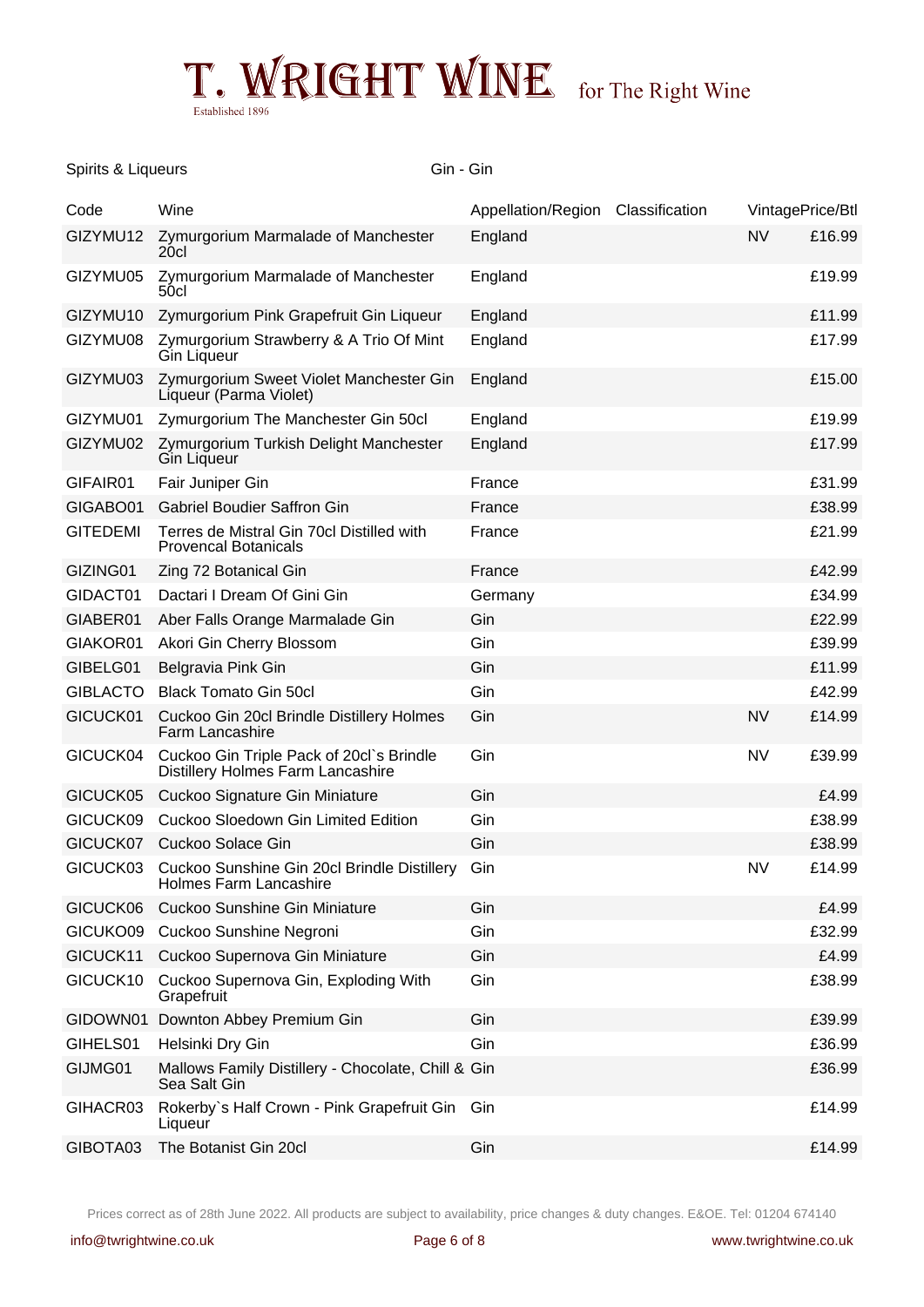### Spirits & Liqueurs Gin - Gin - Gin - Gin - Gin - Gin - Gin - Gin - Gin - Gin - Gin - Gin - Gin - Gin - Gin - Gin - Gin - Gin - Gin - Gin - Gin - Gin - Gin - Gin - Gin - Gin - Gin - Gin - Gin - Gin - Gin - Gin - Gin - Gin -

| Code            | Wine                                                                           | Appellation/Region Classification | VintagePrice/Btl |        |
|-----------------|--------------------------------------------------------------------------------|-----------------------------------|------------------|--------|
|                 | GIWARN15 Warner's Pink by Nature Gift Set 3x5cl                                | Gin                               |                  | £11.99 |
|                 | GIWARN13 Warner's Raspberry Gin                                                | Gin                               |                  | £35.99 |
|                 | GIWARN16 Warner's Raspberry Gin 5cl Miniature                                  | Gin                               |                  | £3.79  |
| GIWARN14        | Warner's Strawberry & Rose Gin 5cl<br>Miniature                                | Gin                               |                  | £3.79  |
| GIZYMU22        | Zymurgorium Across The Pond - Smooth<br>Raspberry Cream Soda Gin Based Liqueur | Gin                               |                  | £10.99 |
| GIZYMU21        | Zymurgorium Choc A Bloc Gin 20cl                                               | Gin                               |                  | £16.99 |
| GIZYMU20        | Zymurgorium FlaGINgo Electric Blue &<br>Scottish Raspberry Gin Based Liqueur   | Gin                               |                  | £14.99 |
| GIZYMU23        | Zymurgorium My My Apple Pie - Apple &<br>Spice Gin Based Liqueur               | Gin                               |                  | £10.99 |
| GIZYMU18        | Zymurgorium Syllabub Gin 20cl                                                  | Gin                               |                  | £16.99 |
| GIZYMU13        | Zymurgorium Winter Raspberry Gin 20cl                                          | Gin                               |                  | £16.99 |
| GIZYMU26        | Zymurgorium Winter Raspberry Gin 50cl                                          | Gin                               |                  | £19.99 |
| GIFECK01        | Feckin Unbelievable Irish Gin                                                  | Ireland                           |                  | £36.99 |
| GIJAWB01        | Jawbox Belfast Cut Classic Dry Gin                                             | Ireland                           |                  | £35.99 |
| GIJAWB02        | Jawbox Pineapple & Ginger Gin Liqueur                                          | Ireland                           |                  | £27.99 |
| GIMALF02        | Malfy Gin Con Arancia 70cl Sicilian Blood<br>Orange                            | Italy                             |                  | £29.99 |
| GIMALF01        | Malfy Gin Con Limone 70cl                                                      | Italy                             |                  | £29.99 |
| GIMALF05        | Malfy Gin Rosa 70cl Sicilian Pink Grapefruit                                   | Italy                             |                  | £32.99 |
| GIBOLS01        | <b>Bols Genever Zeer Oude</b>                                                  | Netherlands                       |                  | £28.99 |
| GIHARA01        | Harahorn Norwegian Small Batch Gin                                             | Norway                            |                  | £38.99 |
| GIHARA02        | Harahorn Pink Gin                                                              | Norway                            |                  | £24.99 |
| GISHAR01        | Sharish Blue Magic Gin 50cl                                                    | Portugal                          |                  | £40.99 |
| GISHAR03        | Sharish Gin Pera Rocha Do Oeste                                                | Portugal                          | 2015             | £36.99 |
| GIBLAC17        | <b>Blackwoods Vintage Gin</b>                                                  | Scotland                          | 2017             | £26.99 |
| GIBLAC01        | Blackwoods Vintage Gin 60% Superior                                            | Scotland                          | 2017             | £38.99 |
| GIBOEG04        | Boe Violet Gin 70cl                                                            | Scotland                          |                  | £31.99 |
| GIEDIN05        | Edinburgh Gin Elderflower Liqueur 50cl                                         | Scotland                          |                  | £16.99 |
| GIEDIN04        | Edinburgh Gin Plum and Vanilla Liqueur<br>50cl                                 | Scotland                          |                  | £16.99 |
| GIEDIN01        | Edinburgh Gin Raspberry Liqueur 50cl                                           | Scotland                          |                  | £14.99 |
| GIEDIN03        | Edinburgh Gin Rhubarb and Ginger<br>Liqueur50cl                                | Scotland                          |                  | £8.99  |
| GIESCO01        | Electric Spirits Co. Achroous Gin                                              | Scotland                          |                  | £39.99 |
| GIMCQU02        | McQueen Mocha Gin                                                              | Scotland                          |                  | £26.99 |
| GIREDD01        | Red Door Highland Gin Small Batch<br>Release                                   | Scotland                          |                  | £32.99 |
| GISTRA01        | Strathearn Heather Rose Gin                                                    | Scotland                          |                  | £36.99 |
| <b>GIBOTANI</b> | The Botanist Gin 70cl                                                          | Scotland                          |                  | £39.99 |